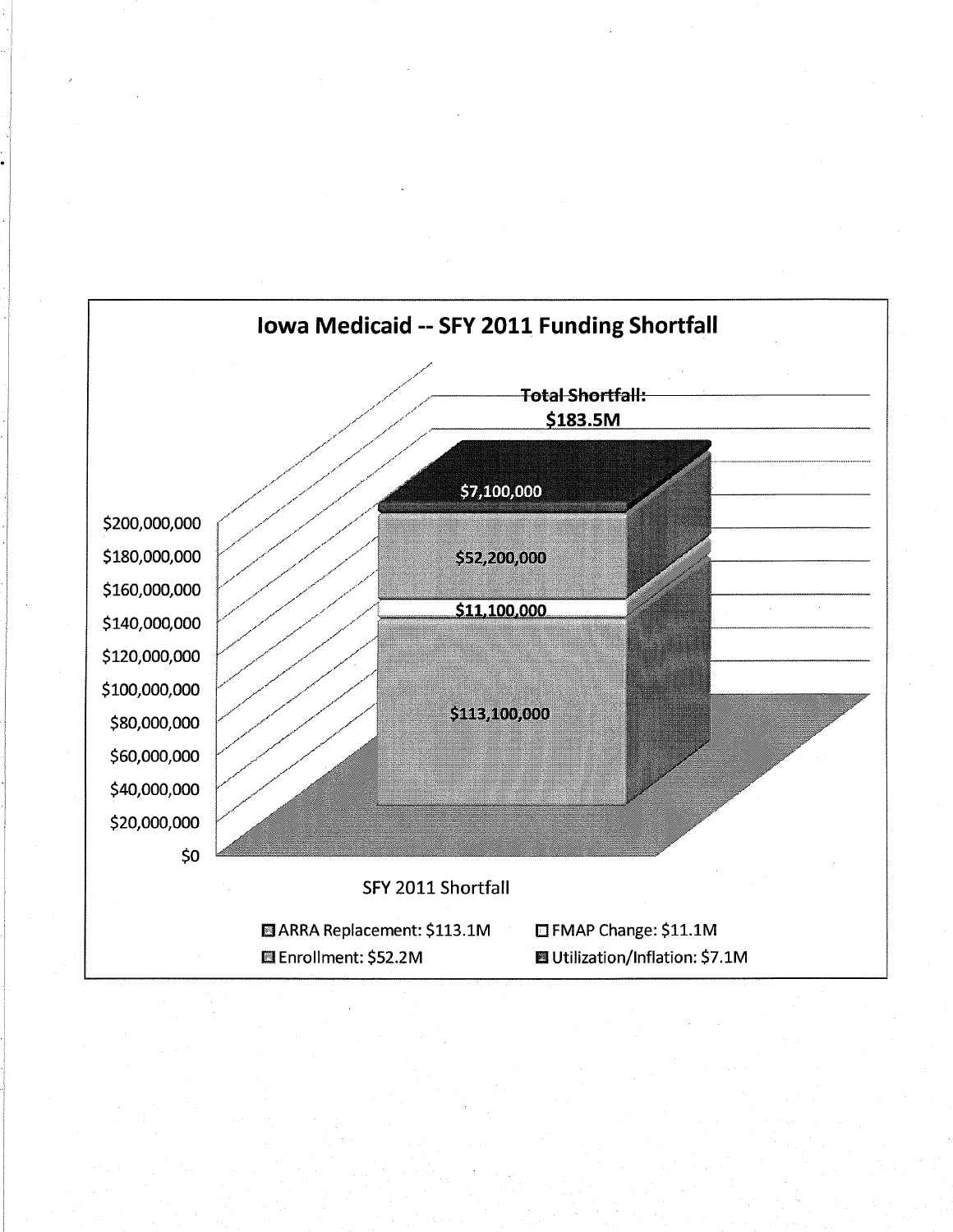**DHS - Medical Assistance** January 2010



|                          |                 |                 |                 |                 |                 | <b>SFY 2010</b> |
|--------------------------|-----------------|-----------------|-----------------|-----------------|-----------------|-----------------|
|                          | <b>SFY 2005</b> | <b>SFY 2006</b> | <b>SFY 2007</b> | <b>SFY 2008</b> | <b>SFY 2009</b> | (7 Months)      |
| Average Enrollment       | 286,685         | 296.451         | 296.797         | 305.941         | 330.286         | 355,937         |
| % Change                 |                 | 3.41%           | 0.12%           | 3.08%           | 7.96%           | 7.77%           |
| <b>Ending Enrollment</b> | 291.111         | 300,589         | 298,760         | 313,219         | 345.392         | 360,927         |
| % Change                 |                 | 3.26%           | $-0.61\%$       | 4.84%           | 10.27%          | 4.50%           |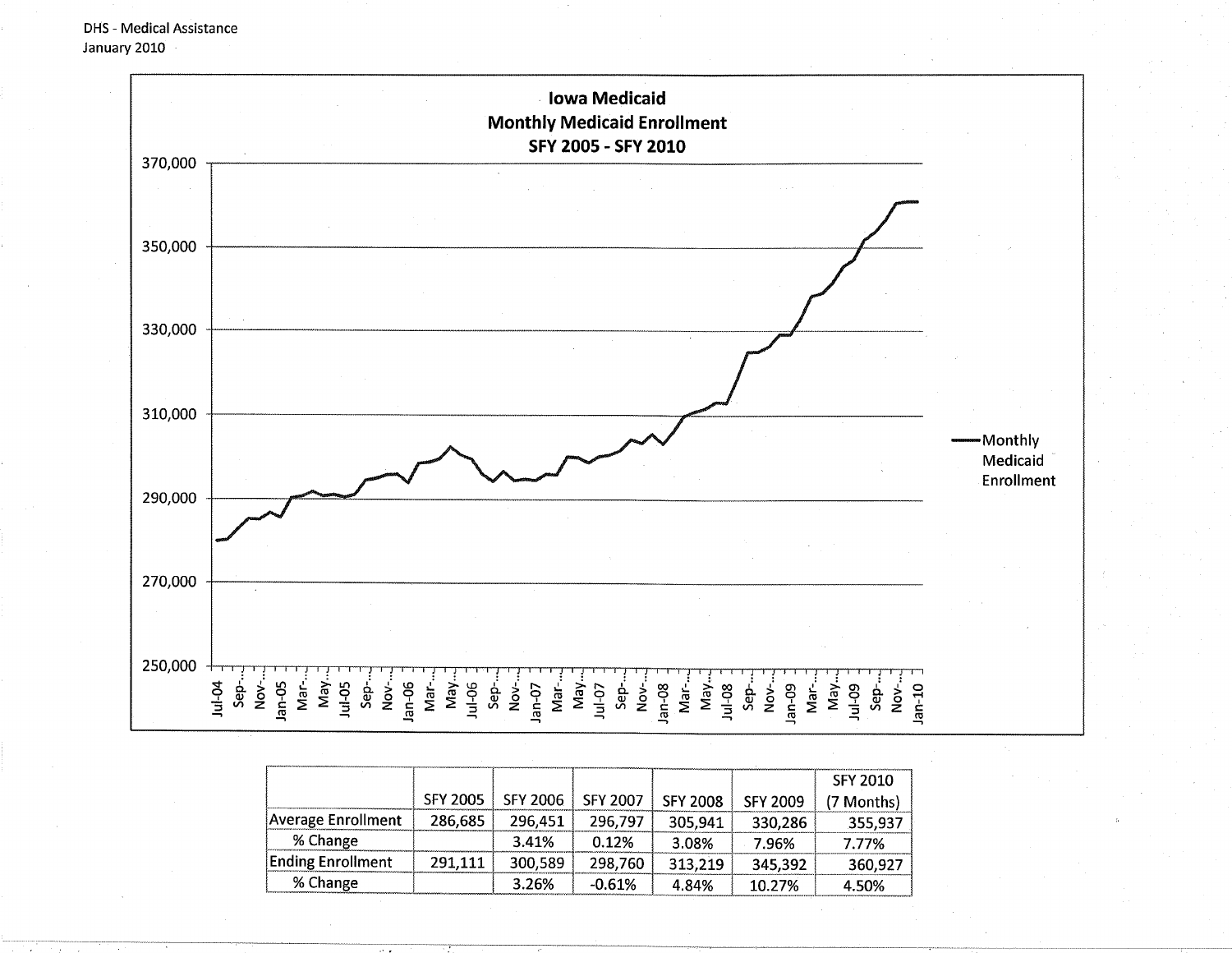## DHS - Medical Assistance SFY 2011 Projected Expenditures by Service Category January 2010

|                                                      |               | <b>SFY 2011</b>                     |                       |              |                   |              |                   |     |                              |
|------------------------------------------------------|---------------|-------------------------------------|-----------------------|--------------|-------------------|--------------|-------------------|-----|------------------------------|
|                                                      | Mandatory vs. |                                     |                       |              |                   |              |                   |     |                              |
|                                                      | Optional      |                                     | Total \$\$            |              | Federal \$\$      |              | State \$\$        |     | Other \$\$                   |
|                                                      |               |                                     |                       |              |                   |              |                   |     |                              |
| Hospital                                             |               |                                     |                       |              |                   |              |                   |     |                              |
| <b>Inpatient Hospital</b>                            | Mandatory     | \$                                  | 334,424,504           | \$           | 223,261,799       | S            | 111, 162, 705     | -S  |                              |
| <b>Outpatient Hospital</b>                           | Mandatory     | \$                                  | 271,815,833           | \$           | 181,464,250       | -S           | 90,351,583        | \$, |                              |
| DSH - Regular                                        | Optional      | \$                                  | 7,218,527             | $\mathsf{S}$ | 4,536,844 \$      |              | 2,681,683         | \$  |                              |
| DSH - UIHC DSH Pool                                  | Optional      | \$                                  | 19,133,430            | Ś            | 12,773,478        | - \$         | 6,359,952         | \$  |                              |
| <b>Medical Education</b>                             | Optional      | \$                                  | 26,738,673            | \$           | 17,850,738        | - \$         | 8,887,935         | \$  |                              |
| Subtotal - Hospital                                  |               | $\overline{\boldsymbol{\xi}}$       | 659,330,968           | \$           | 439,887,110       | Š.           | 219,443,858       | \$  |                              |
|                                                      |               |                                     |                       |              |                   |              |                   |     |                              |
| <b>Other Fee-for-Service Categories</b><br>Physician | Mandatory     | \$                                  | 252,612,027 \$        |              | 168,643,789       | S.           | 83,968,238        | \$. |                              |
| RHC's & FQHC's                                       | Mandatory     | \$                                  | 48,013,851            | -S           | 32,054,047        | -S           | 15,959,804        | \$. |                              |
| <b>Other Clinics</b>                                 | Optional      | \$                                  | 6,802,610 \$          |              | 4,541,422 \$      |              | 2,261,188         | -\$ |                              |
|                                                      |               |                                     |                       |              |                   |              |                   |     |                              |
| Dental                                               | Optional      | \$                                  | 59,800,687 \$         |              | 39,922,939        | \$.          | 19,877,748 \$     |     |                              |
| Other Practitioner <sup>1</sup>                      | Optional      | \$                                  | 19,933,180            | \$           | 13,307,391        | S            | 6,625,789         | \$. |                              |
| Optometric                                           | Optional      | \$                                  | 11,009,814            | Ŝ.           | 7,350,152         | S            | 3,659,662         | \$, |                              |
| Advanced Registered Nurse Practitioner               | Mandatory     | \$                                  | 8,063,156             | \$           | 5,382,963         | S            | 2,680,193         | \$  |                              |
| Chiropractic                                         | Optional      | \$                                  | 6,682,117             | \$.          | 4,460,981         | S            | 2,221,136         | \$  |                              |
| Podiatrist                                           | Optional      | \$                                  | 3,112,852             | \$           | 2,078,140         | S            | 1,034,712         | \$, |                              |
| <b>Certified Nurse Mid-Wife</b>                      | Mandatory     | \$                                  | 1,395,825             | -\$          | 931,853           | S            | 463,972 \$        |     |                              |
|                                                      |               |                                     |                       |              |                   |              |                   |     |                              |
| Family Planning - Waiver                             | Optional      | \$                                  | 11,434,995            | -S           | 10,291,496        | S            | 1,143,500         | .\$ |                              |
| Family Planning Services - State Plan                | Mandatory     | \$                                  | 3,123,973             | - \$         | 2,811,576 \$      |              | 312,397 \$        |     |                              |
| <b>EPSDT</b>                                         | Mandatory     | \$                                  | $16,092,542 \quad$ \$ |              | 10,743,381 \$     |              | $5,349,161$ \$    |     |                              |
| <b>Medical Supplies/DME</b>                          | Optional      | \$                                  | 56,183,926            | \$           | 37,508,389        | \$           | 18,675,537        | \$  |                              |
| Lab/X-Ray                                            | Mandatory     | <u>\$</u>                           | 9,425,755             | -S           | 6,292,634         | S            | 3,133,121         | \$  |                              |
| <b>Subtotal - Other FFS Categories</b>               |               | $\overline{\boldsymbol{\xi}}$       | 513,687,312           | \$           | 346, 321, 154     | \$           | 167,366,158       | \$  | $\qquad \qquad \blacksquare$ |
|                                                      |               |                                     |                       |              |                   |              |                   |     |                              |
| <b>Prescription Drugs</b>                            |               |                                     |                       |              |                   |              |                   |     |                              |
| Drugs                                                | Optional      | \$                                  | 290,175,935           | -\$          | 193,721,454       | -\$          | 96,454,481        | \$, |                              |
| Drug Rebates                                         | Optional      | $\mathsf{S}$                        | $(118,868,264)$ \$    |              | $(79,356,453)$ \$ |              | $(39,511,811)$ \$ |     |                              |
| <b>Subtotal - Prescription Drugs</b>                 |               | $\overline{\boldsymbol{\varsigma}}$ | 171,307,671 \$        |              | 114,365,001       | - \$         | 56,942,670        | -\$ |                              |
| <b>School-Based Services</b>                         |               |                                     |                       |              |                   |              |                   |     |                              |
| <b>Local Education Agencies</b>                      | Optional      | \$                                  | 46,475,996            | - S          | 31,027,375 \$     |              |                   | \$  | 15,448,621                   |
| <b>Area Education Agencies</b>                       | Optional      | \$                                  | 435,625               | -Ś           | 290,823 \$        |              | 144,802           | \$  |                              |
| Infant & Toddler                                     | Optional      | <u>\$</u>                           | 482,791               | -\$          | 322,311           | - S          |                   | \$  | 160,480                      |
| <b>Subtotal - School-Based Services</b>              |               | 3                                   | 47,394,412            | -\$          | 31,640,509        | $\mathsf{S}$ | 144,802           | \$  | 15,609,101                   |
|                                                      |               |                                     |                       |              |                   |              |                   |     |                              |
| <b>Mental Health Services</b>                        |               |                                     |                       |              |                   |              |                   |     |                              |
| Iowa Plan                                            | Optional      | \$                                  | 140,617,484           | - \$         | 93,876,232 \$     |              | 45,791,252 \$     |     | 950,000                      |
| <b>Remedial Services</b>                             | Optional      | \$                                  | 65,923,104            | -\$          | 44,010,265        | S            | 21,912,840        | \$  |                              |
| Habilitation                                         | Optional      | \$                                  | 61,309,019            | -\$          | 40,929,901 \$     |              | 3,978,004         | \$  | 16,401,114                   |
| <b>PMIC</b>                                          | Optional      | \$                                  | 29,696,300 \$         |              | 19,825,250        | -S           | 9,871,050         | \$  |                              |
| MHIs                                                 | Optional      | \$                                  | 7,094,080             | -\$          | 4,736,008         | S            |                   | \$  | 2,358,072                    |
| <b>Psychiatric Services</b>                          | Optional      | \$                                  | 3,334,454 \$          |              | 2,226,081 \$      |              | 1,108,373         | Ş   |                              |
| <b>Subtotal - Mental Health Services</b>             |               | $\overline{\boldsymbol{s}}$         | 307,974,441           | -\$          | 205,603,737       | S            | 82,661,518        | \$. | 19,709,186                   |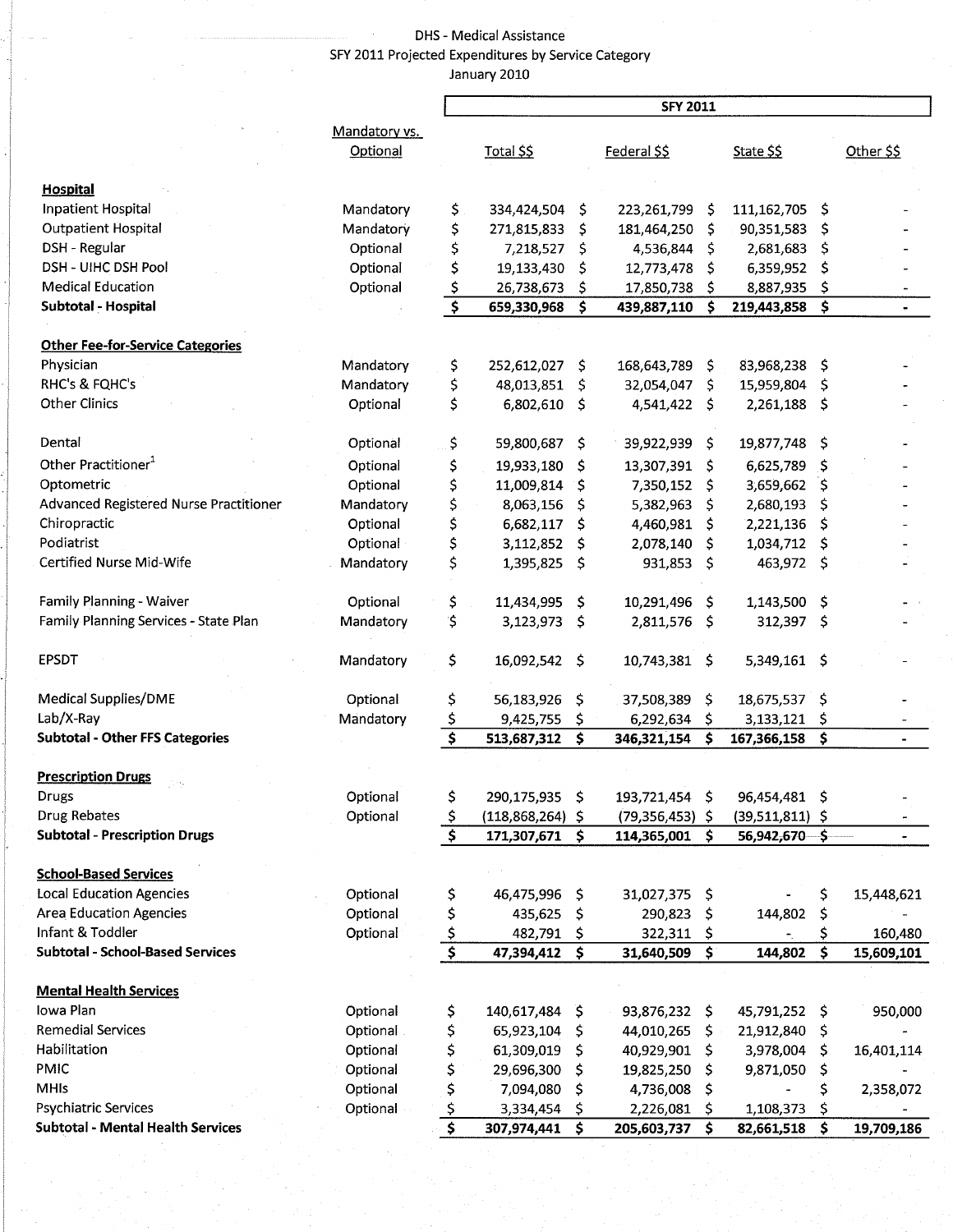## DHS - Medical Assistance SFY 2011 Projected Expenditures by Service Category January 2010

|                                               |                              | <b>SFY 2011</b>                               |                                 |              |                                 |          |                     |          |                          |
|-----------------------------------------------|------------------------------|-----------------------------------------------|---------------------------------|--------------|---------------------------------|----------|---------------------|----------|--------------------------|
|                                               | Mandatory vs.                |                                               |                                 |              |                                 |          |                     |          |                          |
|                                               | Optional                     |                                               | Total \$\$                      |              | Federal \$\$                    |          | State \$\$          |          | Other \$\$               |
| <b>Nursing Facility Services</b>              | Mandatory<br>(Age 21 & Over) |                                               | 461,453,236 \$                  |              |                                 |          |                     |          |                          |
|                                               |                              | -\$                                           |                                 |              | 307,991,299                     | \$,      | 153,461,937 \$      |          |                          |
| ICF/MR                                        |                              |                                               |                                 |              |                                 |          |                     |          |                          |
| ICF-MR (Children)                             | Optional                     |                                               | 21,054,670 \$                   |              | 14,056,098                      | \$.      | 6,998,572 \$        |          |                          |
| ICF-MR (St. Cases)                            | Optional                     | \$<br>\$                                      | 12,970,836                      | \$.          | 8,659,330                       | \$.      | 4,311,506           | \$       |                          |
| ICF-MR (Adults)                               | Optional                     | \$                                            | 133,218,343                     |              | 88,936,566                      |          |                     | \$       | 44,281,777               |
| Woodward & Glenwood                           |                              | \$                                            |                                 | \$           |                                 | \$.      |                     | \$       | 40,897,332               |
| ICF/MR Participation Fee                      | Optional                     |                                               | 123,036,499                     | \$           | 82,139,167                      | \$       | $(11, 923, 797)$ \$ |          |                          |
|                                               | Optional                     | $\mathsf{S}$<br>$\overline{\boldsymbol{\xi}}$ | $(17,860,691)$ \$               |              |                                 | \$<br>\$ |                     |          | (5,936,894)              |
| Subtotal - ICF/MR                             |                              |                                               | 272,419,656 \$                  |              | 193,791,160                     |          | $(613, 719)$ \$     |          | 79,242,216               |
|                                               |                              |                                               |                                 |              |                                 |          |                     |          |                          |
| <b>HCBS Waivers</b>                           |                              |                                               |                                 |              |                                 |          |                     |          |                          |
| Intellectual Disabilities (MR)                |                              |                                               |                                 |              |                                 |          |                     |          |                          |
| Adults<br>Children                            | Optional<br>Optional         | \$<br>\$                                      | 282,946,332 \$<br>28,809,073 \$ |              | 188,894,971 \$<br>19,232,937 \$ |          | 9,576,136           | \$<br>\$ | 94,051,361               |
| <b>State Cases</b>                            | Optional                     | \$                                            | 23,639,712 \$                   |              | 15,781,872 \$                   |          | 7,857,840 \$        |          |                          |
|                                               |                              |                                               |                                 |              |                                 |          |                     |          |                          |
| Elderly                                       | Optional                     | \$                                            | 98,170,954 \$                   |              | 65,538,929                      | S        | 30,237,010          | \$       | 2,395,015                |
| Ill & Handicapped                             | Optional                     |                                               |                                 | -\$          |                                 |          |                     | \$       |                          |
|                                               |                              | \$<br>\$                                      | 22,689,275                      | -\$          | 15,147,360                      | S        | 7,541,915           |          |                          |
| Brain Injury<br><b>SED</b>                    | Optional                     |                                               | 21,863,393                      |              | 14,596,001                      | S        | 7,267,392           | \$       |                          |
|                                               | Optional                     | \$                                            | 8,035,151 \$                    |              | 5,364,267                       | S        | 2,670,884           | \$       |                          |
| Physical Disabilities                         | Optional                     | \$                                            | 4,809,306                       | - \$         | 3,210,693                       | S        | 1,598,613           | \$       |                          |
| <b>AIDS</b>                                   | Optional                     | <u>\$</u><br>$\overline{\boldsymbol{\zeta}}$  | 582,274 \$                      |              | 388,726                         | S        | 193,548             | \$       |                          |
| <b>Subtotal - HCBS Waivers</b>                |                              |                                               | 491,545,472 \$                  |              | 328,155,757                     | S        | 66,943,339          | \$       | 96,446,376               |
|                                               |                              |                                               |                                 |              |                                 |          |                     |          |                          |
| <b>Home Health Care</b>                       |                              |                                               |                                 |              |                                 |          |                     |          |                          |
| Home Health Services                          | Optional                     | \$                                            | 99,743,204                      | -\$          | 66,588,563                      | -\$      | 33,154,641 \$       |          |                          |
| Hospice                                       | Optional                     | Ş                                             | 34,971,425 \$                   |              | 23,346,923                      | \$.      | 11,624,502          | \$       |                          |
| <b>Subtotal - Home Health Care</b>            |                              | $\overline{\boldsymbol{\xi}}$                 | 134,714,630                     | $\mathsf{S}$ | 89,935,487                      | \$       | 44,779,143          | \$       | $\overline{\phantom{0}}$ |
|                                               |                              |                                               |                                 |              |                                 |          |                     |          |                          |
| <b>Managed Care (Excluding the lowa Plan)</b> |                              |                                               |                                 |              |                                 |          |                     |          |                          |
| нмо                                           | Optional                     | \$                                            |                                 | \$           |                                 | Ś        |                     | ς.       |                          |
| Patient Management                            | Optional                     | \$                                            | 4,063,200                       | -S           | 2,712,593                       | -\$      | 1,350,608           | Ş        |                          |
| <b>PACE</b>                                   | Optional                     | $rac{5}{5}$                                   | 2,674,947                       | \$.          | 1,785,794                       | -\$      | 889,152             | S        |                          |
| <b>Subtotal - Managed Care</b>                |                              |                                               | 6,738,147                       | \$           | 4,498,387                       | \$.      | 2,239,760           | \$.      |                          |
|                                               |                              |                                               |                                 |              |                                 |          |                     |          |                          |
| <b>Medical Transportation</b>                 |                              |                                               |                                 |              |                                 |          |                     |          |                          |
| Non-Emergency Medical Transportation          | Optional                     | \$                                            | 10,281,649                      | - \$         | 5,098,552                       | -\$      | 5,183,097 \$        |          |                          |
| Ambulance                                     | Optional                     | $\frac{1}{2}$                                 | 5,340,308 \$                    |              | 3,565,189                       | Ş        | 1,775,118           | s        |                          |
| <b>Subtotal - Medical Transportation</b>      |                              | $\overline{\boldsymbol{\varsigma}}$           | 15,621,956 \$                   |              | 8,663,741                       | s        | 6,958,215 \$        |          | ۰                        |
|                                               |                              |                                               |                                 |              |                                 |          |                     |          |                          |
| <b>Other Providers/Programs</b>               |                              |                                               |                                 |              |                                 |          |                     |          |                          |
| <b>Targeted Case Management</b>               | Optional                     | \$                                            | 44,282,861 \$                   |              | 29,563,238 \$                   |          | 9,974,900 S         |          | 4,744,723                |
|                                               |                              |                                               |                                 |              |                                 |          |                     |          |                          |
| Health Insurance Premium Payments             | Optional                     | \$                                            | $5,903,957$ \$                  |              | $3,932,626$ \$                  |          | $1,971,331$ \$      |          |                          |
| Presumptive Eligibility for Pregnant Women    | Optional                     | \$                                            | 1,523,457 \$                    |              | 1,017,060 \$                    |          | 506,397 \$          |          |                          |
| Lead Inspection                               | Optional                     | \$                                            | $36,254$ \$                     |              | $24,203$ \$                     |          | $12,051$ \$         |          |                          |
|                                               |                              |                                               |                                 |              |                                 |          |                     |          |                          |
| Supplemental Personal Needs Allowance         | Optional                     | <u>ې</u>                                      | 311,586                         | -\$          |                                 | \$       | $311,586$ \$        |          |                          |
| <b>Subtotal - Other Providers/Programs</b>    |                              | $\pmb{\mathsf{S}}$                            | 52,058,116                      | -\$          | 34,537,127                      | \$       | 12,776,265 \$       |          | 4,744,723                |